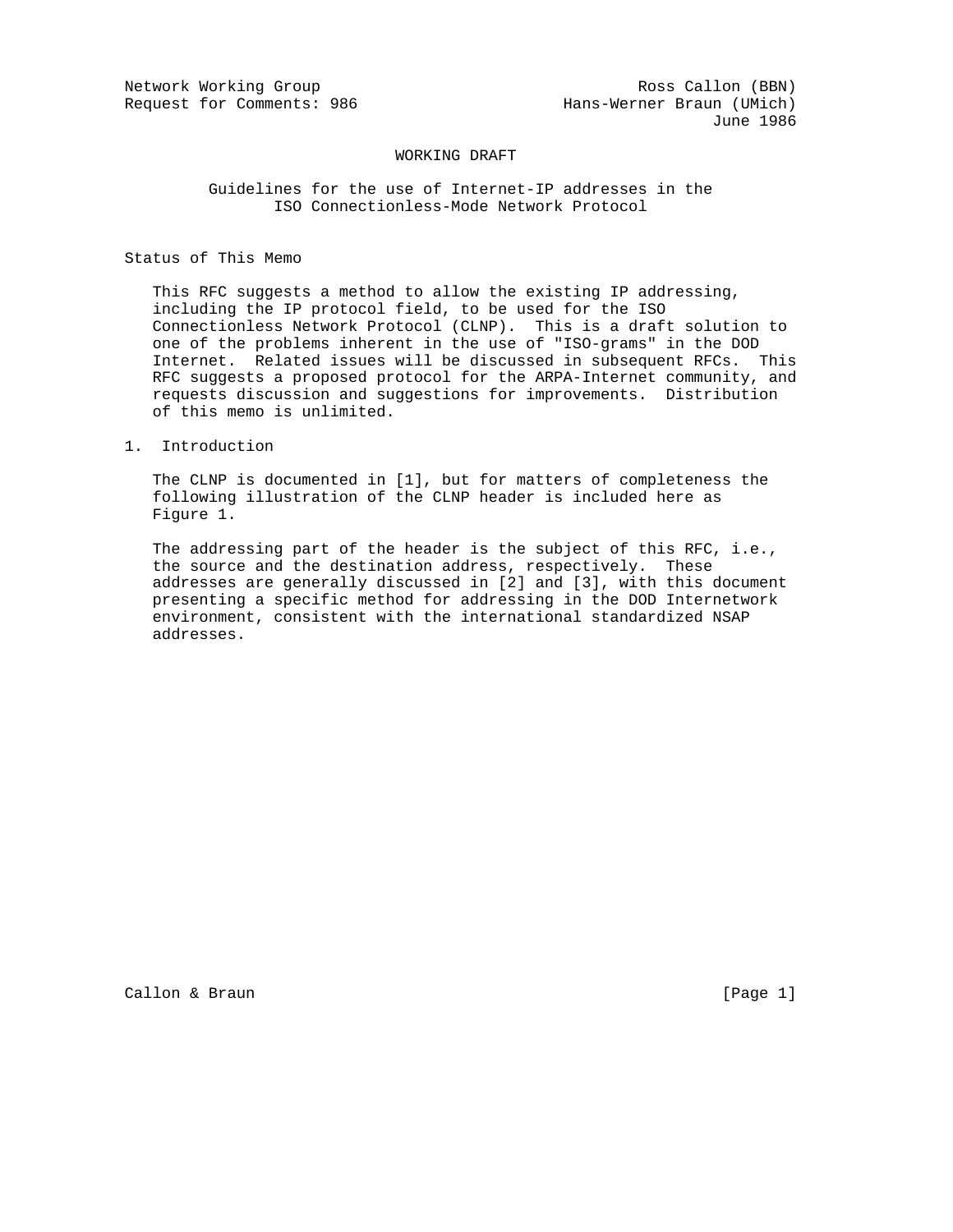| Octet           |                   |
|-----------------|-------------------|
| 1               |                   |
| 2               |                   |
|                 | Fixed             |
|                 | Part              |
|                 |                   |
|                 |                   |
| 6,7             |                   |
| 8,9             |                   |
| 10              |                   |
| 11 through m-1  | Address           |
| m               | Part              |
| m+1 through n-1 |                   |
| $n, n+1$        |                   |
| $n+2, n+3$      | Segment<br>ation  |
| $n+4, n+5$      | Part              |
| n+6 through p   | : Options<br>Part |
| p+1 through z   | Data              |
|                 | 3<br>4<br>5       |

Figure 1: PDU Header Format

Callon & Braun [Page 2]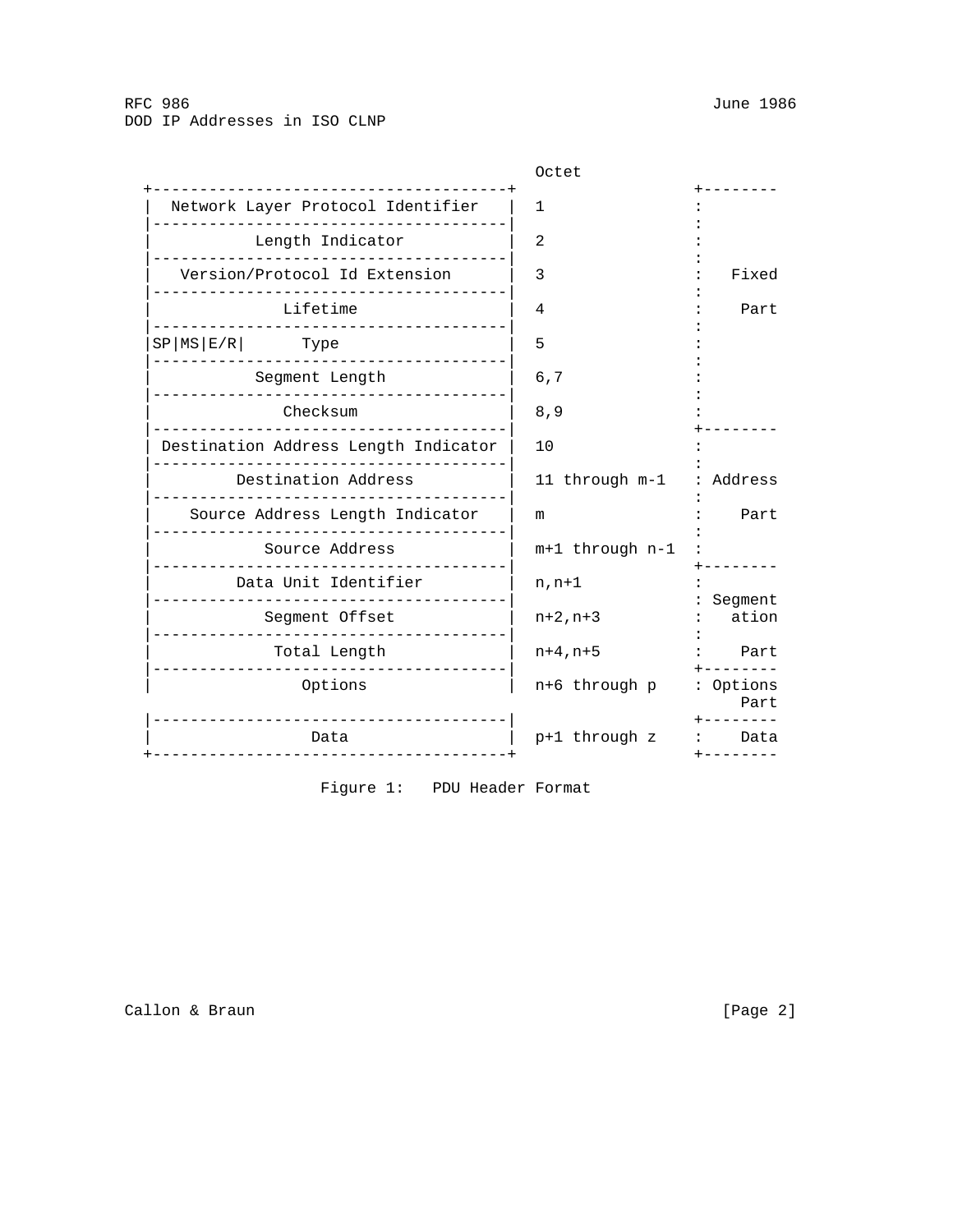RFC 986 June 1986 DOD IP Addresses in ISO CLNP

### 2. Addresses for Use in the Internet

 This section describes the primary addresses used to address NSAPs in the Internet. A later section will describe a separate address format for end systems and individual simple LANs that are attached to the Internet only through intervening Public Data Networks.

 The appropriate Authority and Format Identifier (AFI) is one octet in length.

 "The AFI consists of an integer with a value between 0 and 99 with an abstract syntax of two decimal digits" [3], that is, the AFI codes are binary coded decimal (BCD).

 It specifies an ISO-6523-ICD assignment, and also that the Domain Specific Part (DSP) of the address is based on binary. The AFI octet uses the value "47". The ISO-6523-ICD format is used to emphasize that this is an administrative assignment. The usage of an ISO DCC (Data Country Code) would be possible, but could be misleading due to the fairly far spread geographical extent of the Internet-IP.

 As required by the ISO addressing standard, the next two octets of the address, in this case, specify the Initial Domain Identifier. This two octet value is the International Code Designator (ICD) assigned to the DOD Internet, "0006".

 The remainder of the NSAP address is the Domain Specific Part (DSP). This is assigned by the Internet administration, which is considered to be an addressing domain. The remainder of the address specifies a one byte version number, the four byte Internet Protocol address and a one byte IP user protocol field. The version number allows for future extensions. The IP address used is the same as the current four octet IP address. The user protocol field is the same as the user protocol field in the current IP header. This is necessary because the ISO protocol considers identification of the user protocol to be an addressing issue, and therefore does not allow for the user protocol to be specified in the protocol header independently from the address.

Callon & Braun [Page 3]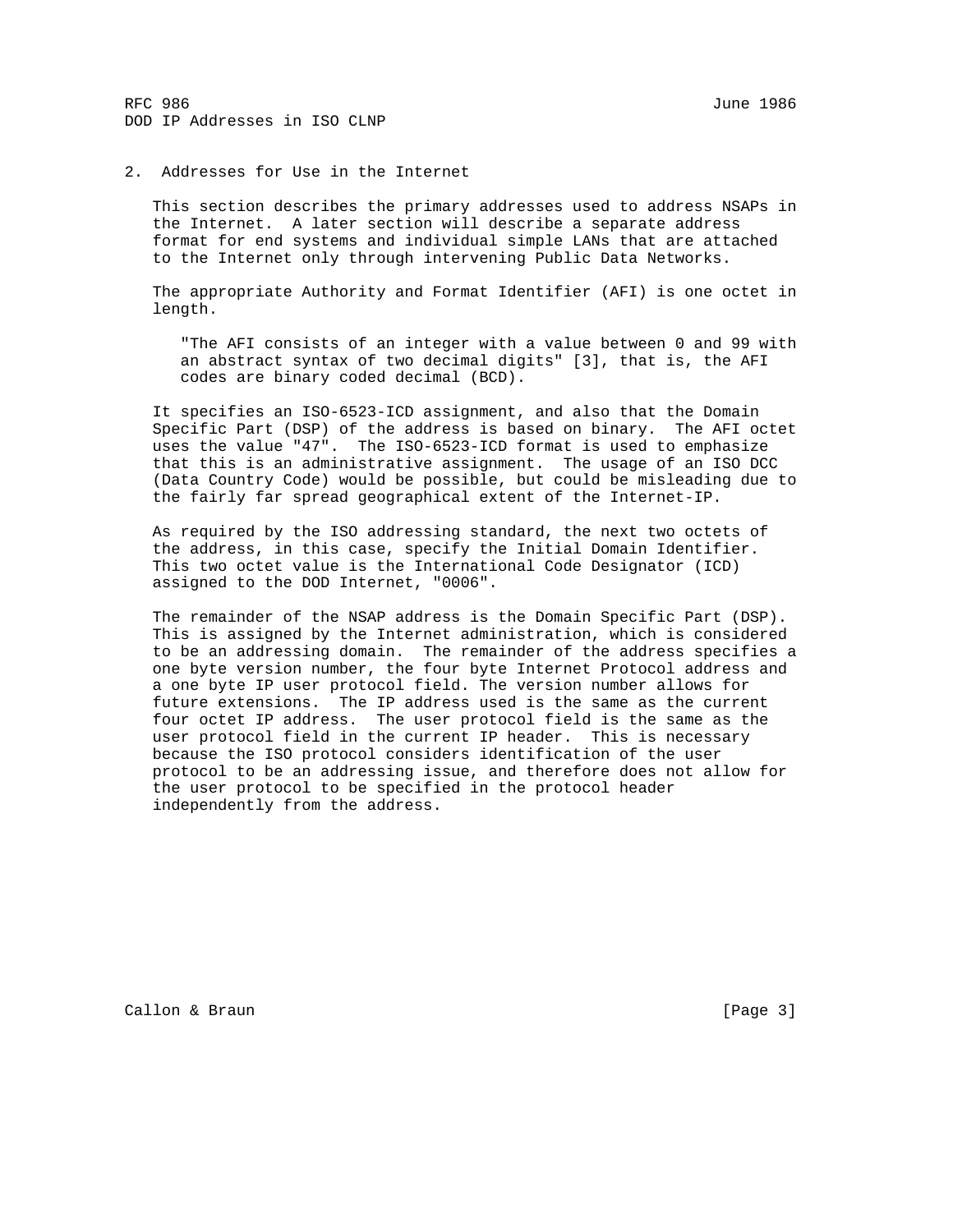Therefore a source or destination address within the ISO Connectionless Protocol, when used in the DOD Internet, looks as follows:



Figure 2: ISO IP address structure

 The Authority and Format Identifier (AFI) is "47" (BCD). The Initial Domain Identifier (IDI) consists of the International Code Designator (ICD) assigned to the Internet, and must contain the value "0006". The Version Number must contain the value "01". The Current IP addresses and IP user protocol numbers can be found in [4].

3. Devices Attached to PDNs

 Otherwise isolated end systems, which are attached to the Internet only indirectly via public data networks, and simple LANs which are similarly attached only via Public Data Networks, will make use of a separate address format based on their X.121 address.

 Figure 3 specifies the address for use by end systems attached to PDNs. Here the AFI specifies an ISO-X.121 address format, with the DSP based on binary. The AFI occupies a single octet, and must take the value "37" (hexadecimal). The IDI contains the X.121 addresses

Callon & Braun [Page 4]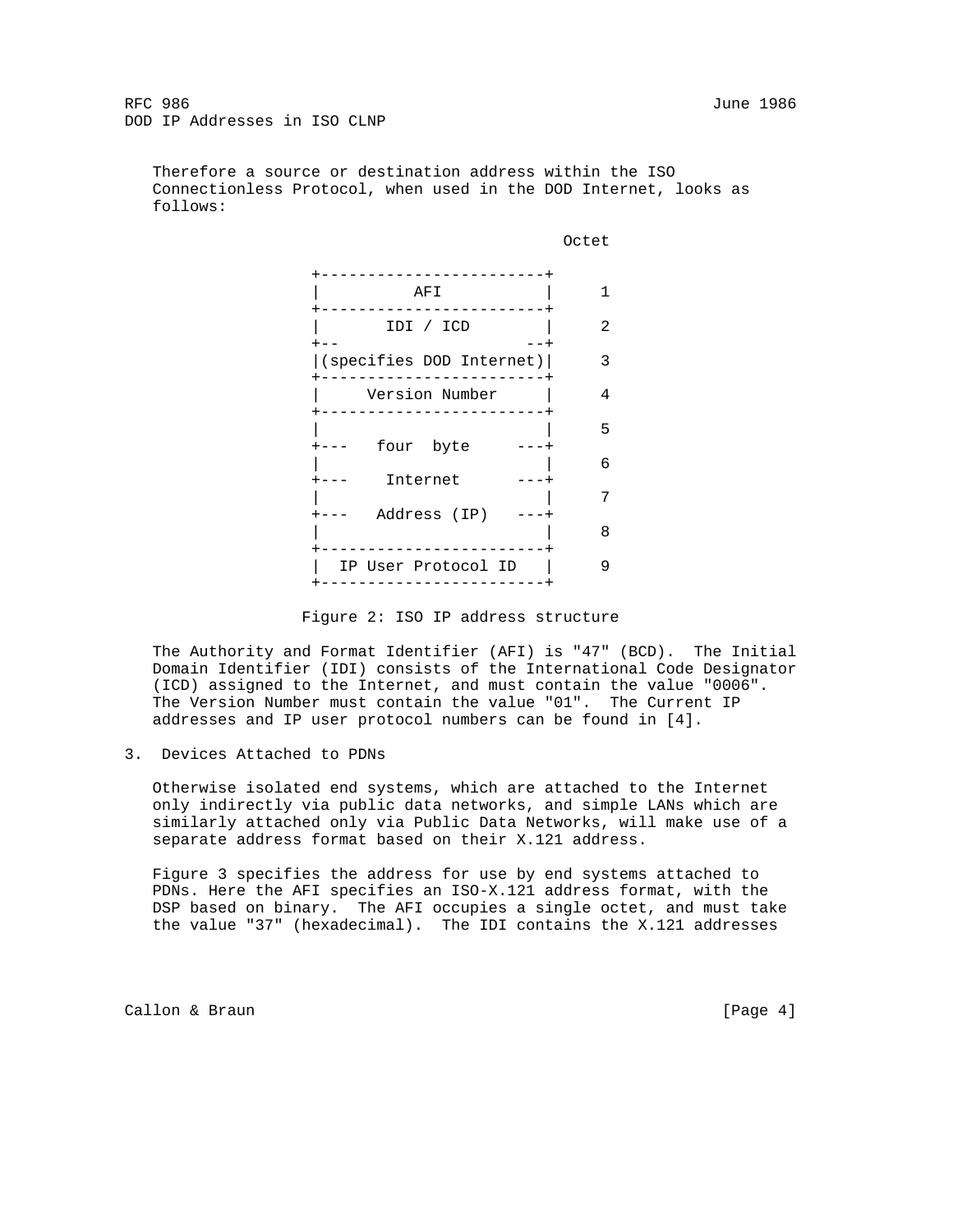RFC 986 June 1986 DOD IP Addresses in ISO CLNP

 encoded in binary (using BCD), padded at the end if necessary with all ones (binary "1111") to make up 7 full octets. Finally, the DSP contains a single octet, which specifies the user protocol.

**CONTRACT CONTRACT CONTRACT CONTRACT CONTRACT CONTRACT CONTRACT CONTRACT CONTRACT CONTRACT CONTRACT CONTRACT CO** 

| AFI                 |   |
|---------------------|---|
| IDI                 | 2 |
| (specifies X.121    | 3 |
| address, padded to  | 4 |
| 7 octets)           | 5 |
|                     | 6 |
|                     | 7 |
|                     | 8 |
| IP User Protocol ID | 9 |
|                     |   |

Figure 3: ISO IP address structure for isolated end systems

 Figure 4 specifies the address for use by simple LANs attached to PDNs. This address is the same as the address used for end systems directly attached to PDNs, except for the addition of the (variable length) local address as used on the LAN. Whether the address is of the form shown in figure 3, or of the form shown in figure 4, is determined by looking at the length of the address.

Callon & Braun [Page 5]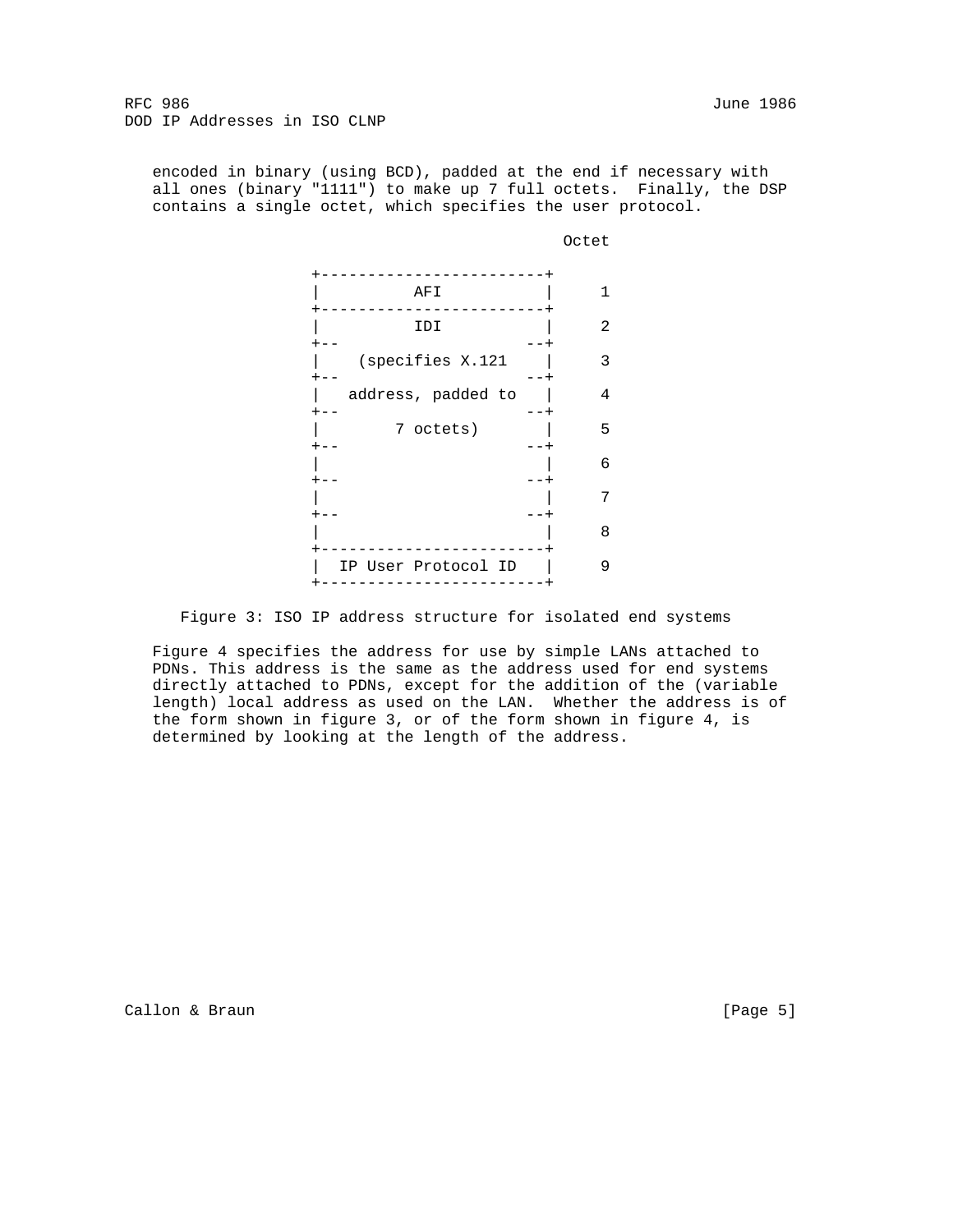**CONTRACT CONTRACT CONTRACT CONTRACT CONTRACT CONTRACT CONTRACT CONTRACT CONTRACT CONTRACT CONTRACT CONTRACT CO** 



 +------------------------+ | AFI | 1 +------------------------+  $|$  IDI  $|$  2<br>+--  $+- -++$  | (specifies X.121 | 3  $+- -+$  | address, padded to | 4  $+- -++$  | 7 octets) | 5  $+- -++$  $\begin{array}{|c|c|c|c|c|c|c|c|c|} \hline \hspace{1.5cm} & \hspace{1.5cm} & \hspace{1.5cm} & \hspace{1.5cm} & \hspace{1.5cm} & \hspace{1.5cm} & \hspace{1.5cm} & \hspace{1.5cm} & \hspace{1.5cm} & \hspace{1.5cm} & \hspace{1.5cm} & \hspace{1.5cm} & \hspace{1.5cm} & \hspace{1.5cm} & \hspace{1.5cm} & \hspace{1.5cm} & \hspace{1.5cm} & \hspace{1.5cm} & \hspace{1.5cm} & \hs$  $+- -+$  | | 7  $+- -++$  | | 8 +------------------------+ | | 9<br>| 9<br>| 9 +-- local net --+ | | +-- address --+ | | +--- --+ (variable | sized) +------------------------+ | IP User Protocol ID | +------------------------+

Figure 4: ISO IP address structure for isolated LANs

Callon & Braun (Page 6)